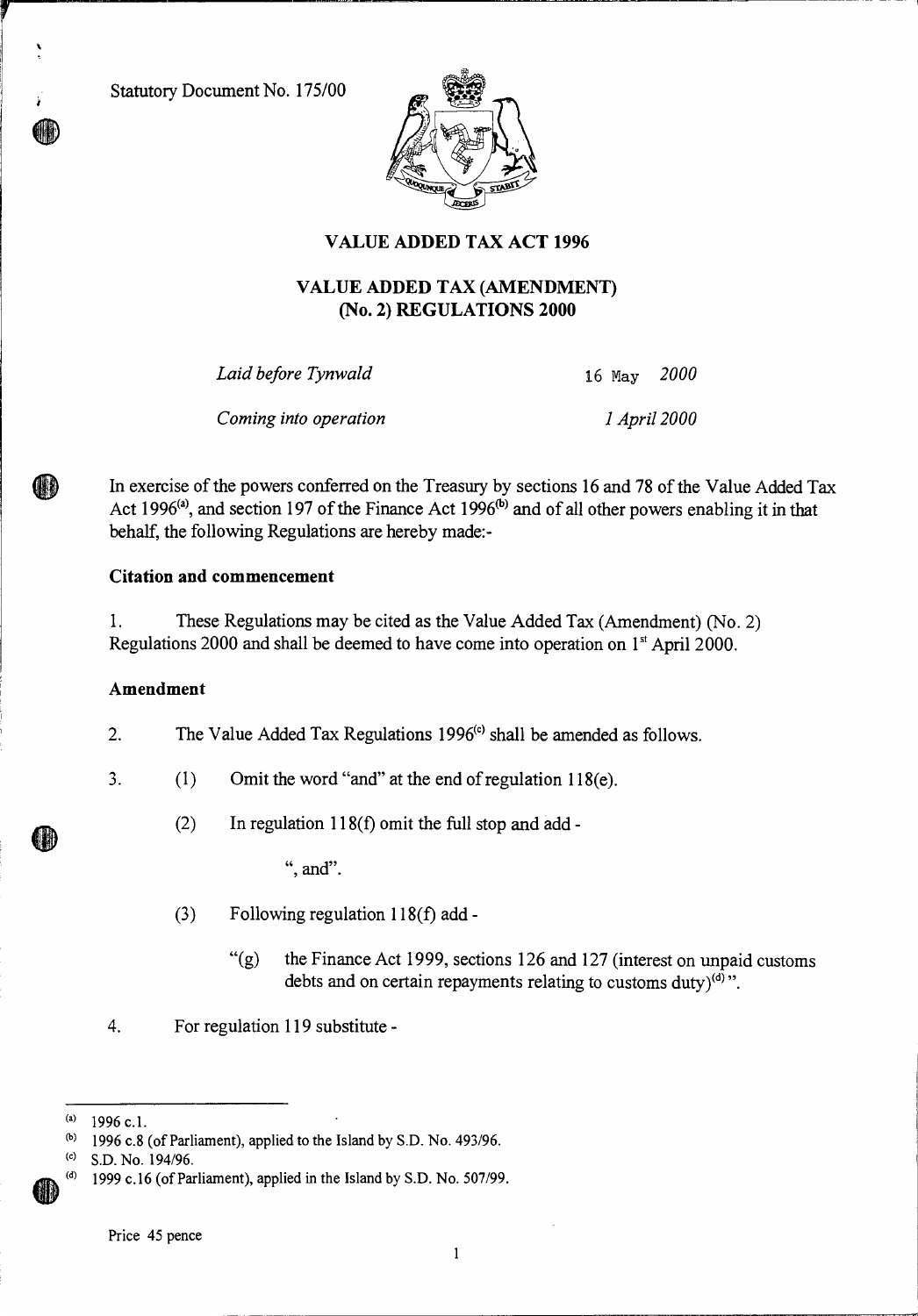"119. The provision made by or under the following subordinate legislation shall be excepted from applying as mentioned in section 16 of the Act -

- (a) regulations 16(4) and (5) and 19(1)(b) of the Excise Warehousing (Etc) Regulations  $1988<sup>(e)</sup>$  (certain removals from warehouse);
- (b) any regulations made under section 197(2)(f) of the Finance Act 1996<sup>(f)</sup> (rate of interest on overdue customs duty and on repayments of amounts paid by way of customs duty).".
- 5. (1) Omit the word "and" at the end of regulation  $120(2)(a)(v)$ .
	- (2) The following shall be added to regulation  $120(2)(a)$ .
		- "(vii) Articles  $232(1)(b)$ , (2) and (3) (interest on arrears of duty), and
		- (viii) Article 241, second and third sentences only (interest on certain repayments by the authorities),".
- 6. For regulation 121 substitute -

" $121.$  (1) The provision made by the following enactments shall apply, as mentioned in section 16 of the Act, subject to the adaptations prescribed by this regulation.

(2) Section 131(3) of the Customs and Excise Management Act 1986 (valuation of goods) shall have effect as if the reference to the preceding subsections of that section included a reference to section 21 of the Act.

(3) Section 129 of the Finance Act 1999 (recovery of certain amounts by the Treasury) shall be regarded as providing for the recovery of a repayment of any relevant VAT (import VAT).".

### **Amendment of the Value Added Tax (Interest Rate) Order 1998**

7. In article  $2(2)(d)$  of the Value Added Tax (Interest Rate) Order 1998<sup>(g)</sup> -

(a) for "Lloyds Bank plc" substitute "Lloyds-TSB Bank plc", and

(b) for "Midland Bank plc" substitute "HSBC Bank plc".

Made this S day of 2000

 $H$ Chrill.

Minister for the Treasury

G.C. No. 172/88.

 $(6)$  1996 c.8 (of Parliament), applied in the Island by S.D. No. 446/96.

<sup>(</sup>g) S.D. No. 529/98.